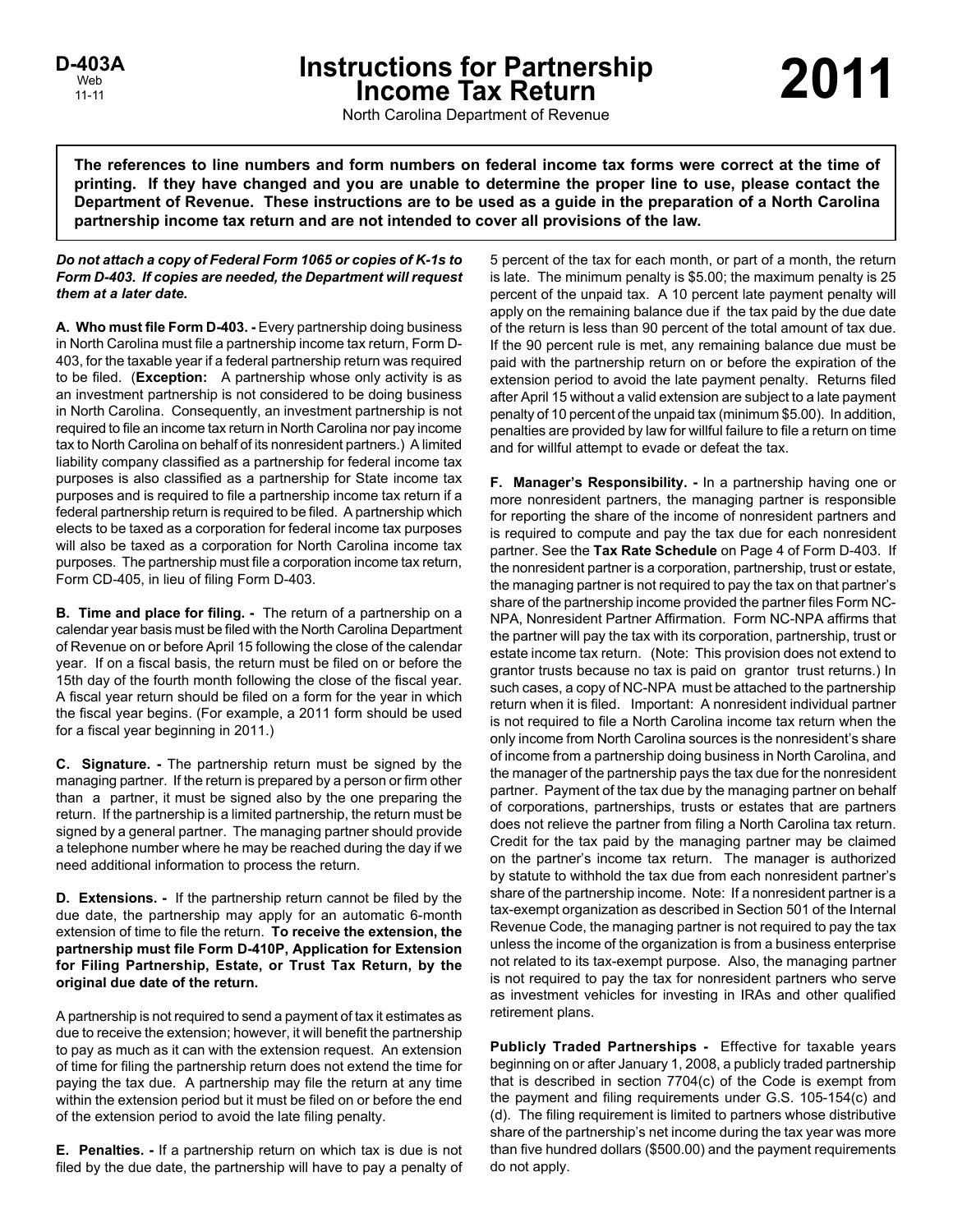#### **Page 2,** D-403A, Web, 11-11

**G. Estimated income tax. -** No estimated income tax payment is required of a partnership; however, if the partnership makes any prepayments of tax, include the prepayment on Line 13. A resident individual partner who meets the statutory requirements must file estimated tax on Form NC-40. (See Individual Income Tax Instructions for Form D-400 for information on the requirements for paying estimated income tax.) A nonresident individual partner is not required to pay estimated tax on his distributive share of partnership income.

**H. Tax Credits. -** All tax credits allowed to individuals are allowed to partnerships with the following exceptions:

- (1) Credit for childcare and certain employment-related expenses
- (2) Credit for the disabled
- (3) Credit for children
- (4) Credit for contributions by nonitemizers
- (5) Credit for long-term care insurance
- (6) Credit for adoption expenses
- (7) Earned Income Tax Credit
- (8) Credit for children with disabilities who require special education

**Tax Credit for Small Businesses That Pay N.C. Unemployment Insurance:** A new section was added to allow a tax credit for small businesses that make contributions to the State Unemployment Insurance Fund with respect to wages paid for employment in this State. A small business is defined as a business whose cumulative gross receipts from the business activity for the tax year do not exceed one million dollars (\$1,000,000). The amount of tax credit allowed is 25% of the qualified contributions to the State Unemployment Insurance Fund and applies to only taxable years 2010 and 2011. If the credit exceeds the amount of tax imposed for the taxable year reduced by the sum of all credits allowable, the excess is refundable. In computing the amount of tax against which multiple credits are allowed, nonrefundable credits are subtracted before refundable credits. The credit is computed in Part 5 of Form D-403TC.

A partnership may pass through to each of its partners the partner's distributive share of an income tax credit for which the partnership qualifies. Any dollar limit on the amount of a tax credit applies to the partnership as a whole instead of to the individual partners. Maximum dollar limits and other limitations that apply in determining the amount of tax credit available to a taxpayer apply to the same extent in determining the amount of tax credit for which a partnership qualifies, with one exception. The exception is a limitation that the tax credit cannot exceed the tax liability of the taxpayer.

If there are nonresident partners whose share of tax is being paid by the manager of the partnership, and the partnership claims a tax credit, complete Form D-403TC, Partnership Tax Credit Summary, and include the form with the partnership return. Attach a separate schedule showing the computation of any tax credits and the allocation of the credits among the partners. If claiming any credit that is limited to 50 percent of the partnership's tax, less the sum of all other credits claimed, complete Form NC-478 and attach it to the front of the partnership return. The partnership must provide sufficient information about the tax credits to allow the partner to complete the Form NC-478 series.

**I. Attachments. -** Attachments may be used in preparing the partnership return. The attachments must contain all required information, follow the format of the official schedules, and must be attached in the same sequence as the schedules appear on the partnership return. List the partnership's federal identification number on each attachment.

**J. Specific instructions for Schedule NC K-1. -** Schedule NC K-1 is used by the partnership to report each partner's share of the partnership's income, adjustments, tax credits, etc. The NC K-1 must reflect the net tax paid by the partnership. Prepare and give a Schedule NC K-1 to each person who was a partner in the partnership at any time during the year. Schedule NC K-1 must be provided to each partner on or before the day on which the partnership return is required to be filed. When reporting the distributive share of tax credits, provide a list of the amount and type of tax credits. Any amount reported as tax paid by the manager of the partnership should include amounts paid with extension and by other partnerships, if applicable.

## **Part 1 - Computation of Income Tax Due or Refund**

#### **Line Instructions**

**Important**: If the partnership operated only in North Carolina and had no nonresident partners, complete only Lines 4 and 6, Part 1 (and Lines 12 or 13 if any payments were made), Part 3A, and Part 4.

Line 1 - Enter on Line 1 the total income or loss from Schedule K, Federal Form 1065. The total income or loss is the combined total of lines 1 through 11 of Schedule K.

Line 2 - Enter the amount of salaries, interest, or other "guaranteed" payments" made to a partner for services or for the use of capital. Salaries to partners and retirement payments to partners who are not active are treated as part of a partner's distributive share of ordinary income and must be apportioned to North Carolina on the same basis as other partnership distributive income.

**Line 4 -** The following additions to federal taxable income are required in calculating North Carolina partnership income to the extent the additions are not included in federal taxable income. Complete Part 4, Lines 1 through 5 and enter the total additions on Part 1, Line 4. Allocate the total additions on Line 4 to the individual partners in Part 3, Line 6.

# **Additions to federal taxable income:**

- (1) Interest on bonds and other obligations of states and political subdivisions other than North Carolina, if not included in federal taxable income
- (2) Any state, local, or foreign income tax deducted on the federal partnership return
- (3) The federal **Small Business Jobs Act of 2010** extended the 50 percent bonus depreciation through 2011. Subsequent to this Act, the federal **Tax Relief Act of 2010** extended the bonus depreciation from 50 percent to 100 percent for qualified property acquired and placed in service after September 8, 2010 and before January 1, 2012. North Carolina did not adopt the bonus depreciation provisions under IRC sections 168(k) and 168(n) of these Acts. Therefore, if you deducted the bonus depreciation under IRC sections 168(k) or 168(n) on your 2011 federal partnership return, you must add to federal taxable income 85% of the amount deducted. This adjustment does not result in a difference in basis of the affected assets for State and federal income tax purposes. Note: Any amount of the bonus depreciation added to federal taxable income on your 2011 State return may be deducted in five equal installments over your first five taxable years beginning with the tax return for taxable year 2012.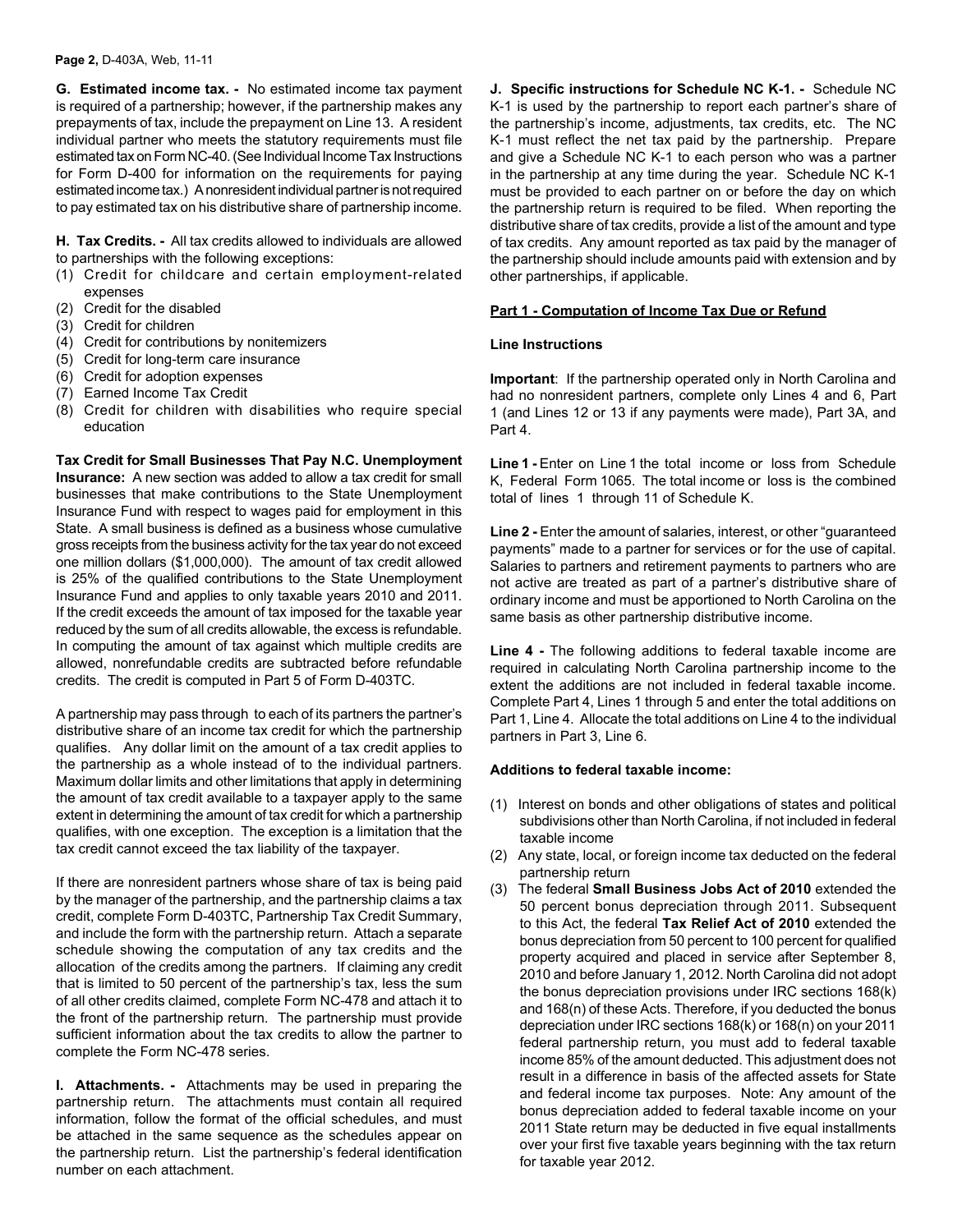### (4) Other additions to federal taxable income

**Line 6 -** The following deductions from federal taxable income are required in calculating North Carolina partnership income to the extent the deductions are included in federal taxable income. The total deductions from Part 4, Line 10 should be entered on Part 1, Line 6 and allocated to the individual partners in Part 3, Line 7.

## **Deductions from federal taxable income:**

- (1) Interest from obligations of the United States or United States' possessions
- (2) State, local, or foreign income tax refunds included on the federal return
- (3) North Carolina law did not adopt the 50 percent bonus depreciation provisions in IRC section 168(k) for the tax year 2008 or in IRC sections 168(k) or 168(n) for tax years 2009 and 2010. Similarly, North Carolina did not adopt the provisions of the **Small Business Jobs Act of 2010** which extended the 50 percent bonus depreciation through 2011 and the **Tax Relief Act of 2010** which doubled and extended bonus depreciation from 50 percent to 100 percent for qualified property acquired and placed in service after September 8, 2010 and before January 1, 2012. Any amount added to federal taxable income on the 2008, 2009, and 2010 State partnership returns may be deducted in five equal installments beginning with the 2009, 2010, and 2011 State partnership returns, respectively. Enter 20 percent of the bonus depreciation added back on the 2008 State partnership return on Part 4, Line 8a, 20 percent of the amount added back on the 2009 State partnership return on Part 4, Line 8b, and 20 percent of the amount added back on the 2010 State partnership return on Part 4, Line 8c. **Note:**  When there is a change in ownership at the partner level in tax years subsequent to 2008, a new partner is not entitled to share in the depreciation deduction claimed on the partnership return because the new partner would not have added back the depreciation in 2008, 2009, or 2010. Therefore, the total deductions attributable to the special bonus depreciation for each individual partner included on Line 7, Part 3 of Form D-403 and on Line 3 of Form NC K-1 will not equal the total deduction attributable to the special depreciation claimed on Line 8, Part 4 of Form D-403.
- (4) Other deductions from federal taxable income

**Line 8 -** In determining the tax due for nonresident partners, a partnership must apportion to North Carolina the income derived from activities carried on within and outside North Carolina that are not segregated from its other business activities. A partnership's business activities are not segregated if it does not employ a method of accounting that clearly reflects the income or loss of its separate activities. If the partnership's business activities in North Carolina are not segregated from its business activities in other states, enter on Line 8 the income on Line 7 that is to be apportioned to North Carolina. If all of the partnership's business activities are integrated, enter on Line 8 the amount from Line 7. Income derived as a partner in another partnership or as a shareholder in an S corporation must be allocated instead of apportioned to North Carolina.

**Line 9 -** In determining the tax due for nonresident partners, a partnership must allocate to North Carolina the income derived from business activities in North Carolina that are segregated from its other business activities. Income derived from a partnership's business activities outside of North Carolina that are segregated from its other business activities are not includable in determining the tax due for nonresident partners. If the partnership's business

activities in North Carolina are segregated from its business activities in other states, enter on Line 9 the income on Line 7 that is solely from the partnership's business activities in North Carolina. If all of the partnership's business activities are solely in North Carolina, enter on Line 9 the amount from Line 7.

**Line 10 -** Complete Parts 2 and 3 to determine the tax or overpayment for nonresident partners. If net tax due is shown in Part 3, Line 22a, enter on Line 10.

**Line 11 -** If a net overpayment is shown in Part 3, Line 22b, enter on Line 11.

**Line 12 -** If Form D-410P was filed to request an extension of time to file the partnership return, enter any tax paid with the extension form.

**Line 13 -** Enter any other prepayments of tax that were made prior to filing this partnership return. If filing an amended return, include on Line 13 any amount paid with the original partnership return.

**Line 14 -** If tax was paid by other partnerships or by S corporations, enter the amount paid. Include with the return a copy of the information furnished by the partnership(s) or S corporation(s) to verify the amount claimed. North Carolina income tax is required to be withheld from the compensation paid to a nonresident partnership or limited liability company for services performed in North Carolina in connection with a performance, an entertainment or athletic event, a speech, or the creation of a film, radio, or television program. In addition to any tax paid by other partnerships or S corporations, include on Line 14 only the portion of tax withheld that is attributable to nonresident partners on whose behalf the managing partner is required to pay the tax. Attach Form NC-1099PS to the front of the return to verify the North Carolina income tax withheld.

**Line 18 -** Total due for nonresident partners. (Add Lines 16 and 17c - The manager of the partnership must pay this amount with the return. The tax may be paid by check or money order payable in U.S. dollars to the North Carolina Department of Revenue. **Important:** The Department will not accept a check, money order, or cashier's check unless it is drawn on a U.S. (domestic) bank and the funds are payable in U.S. dollars.)

**Line 19 -** If total payments on Line 15 exceed the net tax due for nonresident partners on Line 10, subtract and enter the amount to be refunded. If there is a net overpayment shown on Line 11, add Line 11 to Line 15 and enter the amount to be refunded.

# **Part 2 - Apportionment Percentage For Partnerships Having One or More Nonresident Partners and Operating in North Carolina and in One or More Other States**

# **Method to be Used in Apportioning Partnership Income:**

A partnership with one or more nonresident partners whose business activities in North Carolina are unified and integrated with its business activities in other states is required to apportion its partnership income to North Carolina by multiplying the income by a fraction, the numerator of which is the property factor plus the payroll factor plus twice the sales factor, and the denominator of which is four. If the sales factor does not exist, the denominator is the number of existing factors. If the sales factor exists, but the payroll or the property factor does not exist, the denominator is the number of existing factors plus one.